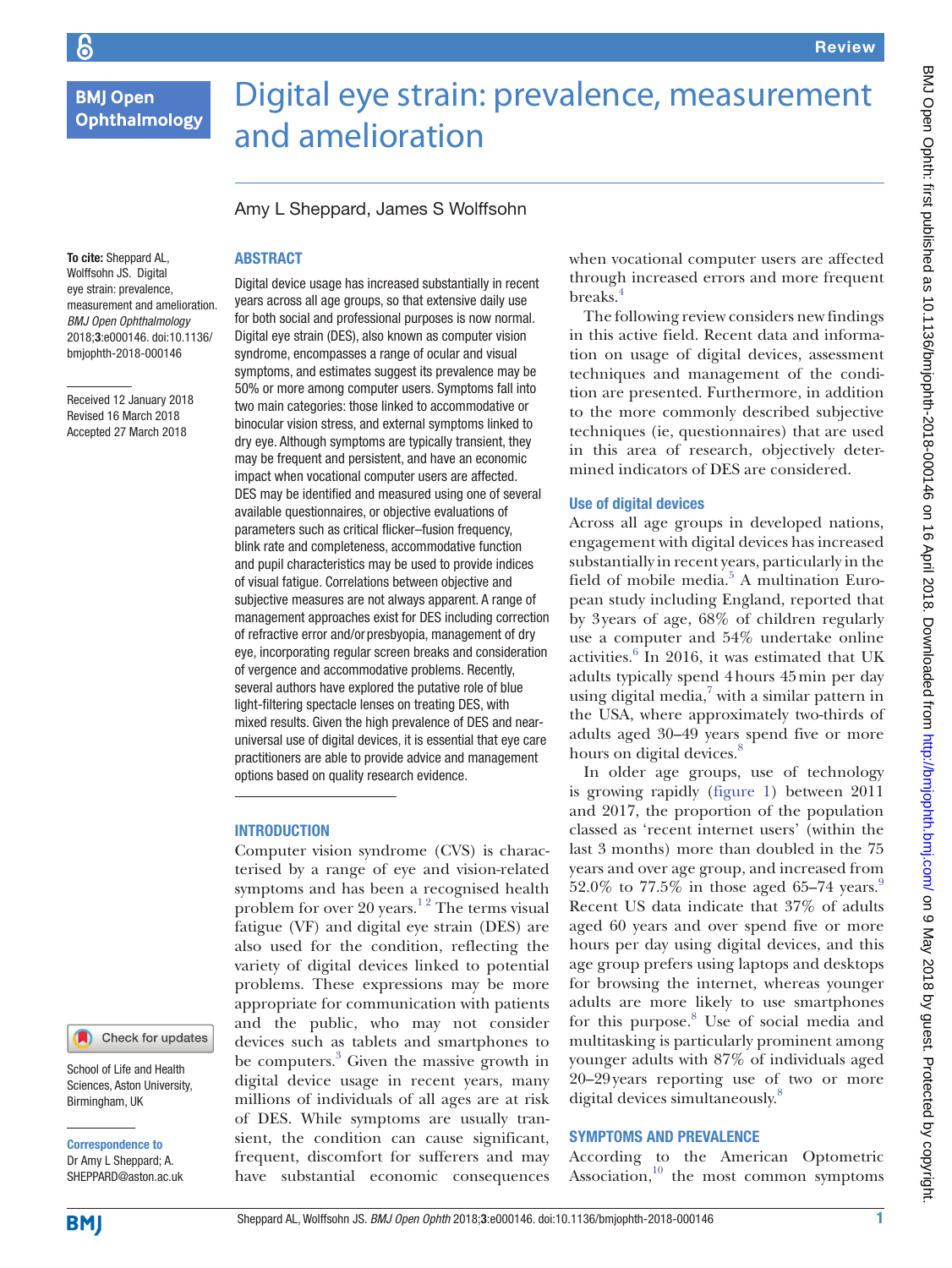

<span id="page-1-0"></span>Figure 1 Recent internet use (within the last 3 months) among UK adults in 2011 and 2017. Data obtained from the Office for National Statistics.<sup>9</sup>

associated with DES are eyestrain, headaches, blurred vision, dry eyes and pain in the neck and shoulders. Asthenopia is the formal term for eye strain, for which two distinct mechanisms and sets of symptoms were described by Sheedy *et al*. [11](#page-7-9) External symptoms of burning, irritation and tearing and dryness were noted to be closely related to dry eye, while internal symptoms of strain, ache and headache behind the eyes were linked to accommodative and/orbinocular vision stress. Similarly, Portello *et al*<sup>[12](#page-8-0)</sup> also identified a clear split of computer-related symptoms into two categories: those associated with accommodation (namely, blurred vision at near, blurred distance vision after computer use and difficulty refocusing from one distance to another) and those that seemed linked to dry eye (irritated/burning eyes, dry eyes, eyestrain, headache, tired eyes, sensitivity to bright lights and eye discomfort).

The prevalence of DES has received attention in the scientific literature for over 20 years. Gauging prevalence is challenging due to the wide variety of usage conditions (both vocationally and socially) and substantial changes in these over time, along with the range of methodologies that have been applied to identify sufferers. Recent data, representative of contemporary devices and usage patterns, indicate that DES is a very common problem affecting many millions of individuals. The 2016 Digital Eye Strain  $report<sub>1</sub><sup>8</sup>$  $report<sub>1</sub><sup>8</sup>$  $report<sub>1</sub><sup>8</sup>$  which included survey responses from over 10 000 US adults, identified an overall self-reported symptom prevalence of 65%, with females more commonly affected than males (69% vs 60% prevalence). DES was reported more frequently by individuals who used two or more devices simultaneously, compared with those using just one device at a time, with prevalences of 75% and 53%, respectively. The finding of greater computer-related symptoms in females was in agreement with 2012 findings among a cohort of 520 office workers

in New York  $\mathrm{City}^{12}$  and may be linked to gender differences in dry eye prevalence.<sup>1314</sup> For 10 defined symptoms, Portello *et al*<sup>[12](#page-8-0)</sup> documented that each symptom had been experienced by over 50% of respondents at least 'some of the time' during computer use within the last week. As shown in [table](#page-1-1) 1, each symptom was reported half of the time or more during computer use over the last week in 17.3%–39.8% of respondents, highlighting the potentially persistent and frequent nature of DES complaints.

Among 426 civil servants in Spain, the overall prevalence of DES (detected using a validated questionnaire)

<span id="page-1-1"></span>Table 1 Percentage of respondents (n=520 New York City office workers) reporting symptoms during computer use at least half of the time over the last week. Data extracted from Portello *et al*<sup>[12](#page-8-0)</sup>

| Symptom                                                                         | Percentage of<br>respondents reporting<br>symptom at least half of<br>the time |
|---------------------------------------------------------------------------------|--------------------------------------------------------------------------------|
| Blurred vision while viewing the<br>computer                                    | 17.3                                                                           |
| Blurred vision when looking in to<br>the distance                               | 23.4                                                                           |
| Difficulty or slowness in<br>refocusing my eyes from one<br>distance to another | 21.6                                                                           |
| Irritated or burning eyes                                                       | 27.5                                                                           |
| Dry eyes                                                                        | 31.5                                                                           |
| Eye strain                                                                      | 30.6                                                                           |
| Headache                                                                        | 22.3                                                                           |
| Tired eyes                                                                      | 39.8                                                                           |
| Sensitivity to bright lights                                                    | 26.3                                                                           |
| Eye discomfort                                                                  | 30.8                                                                           |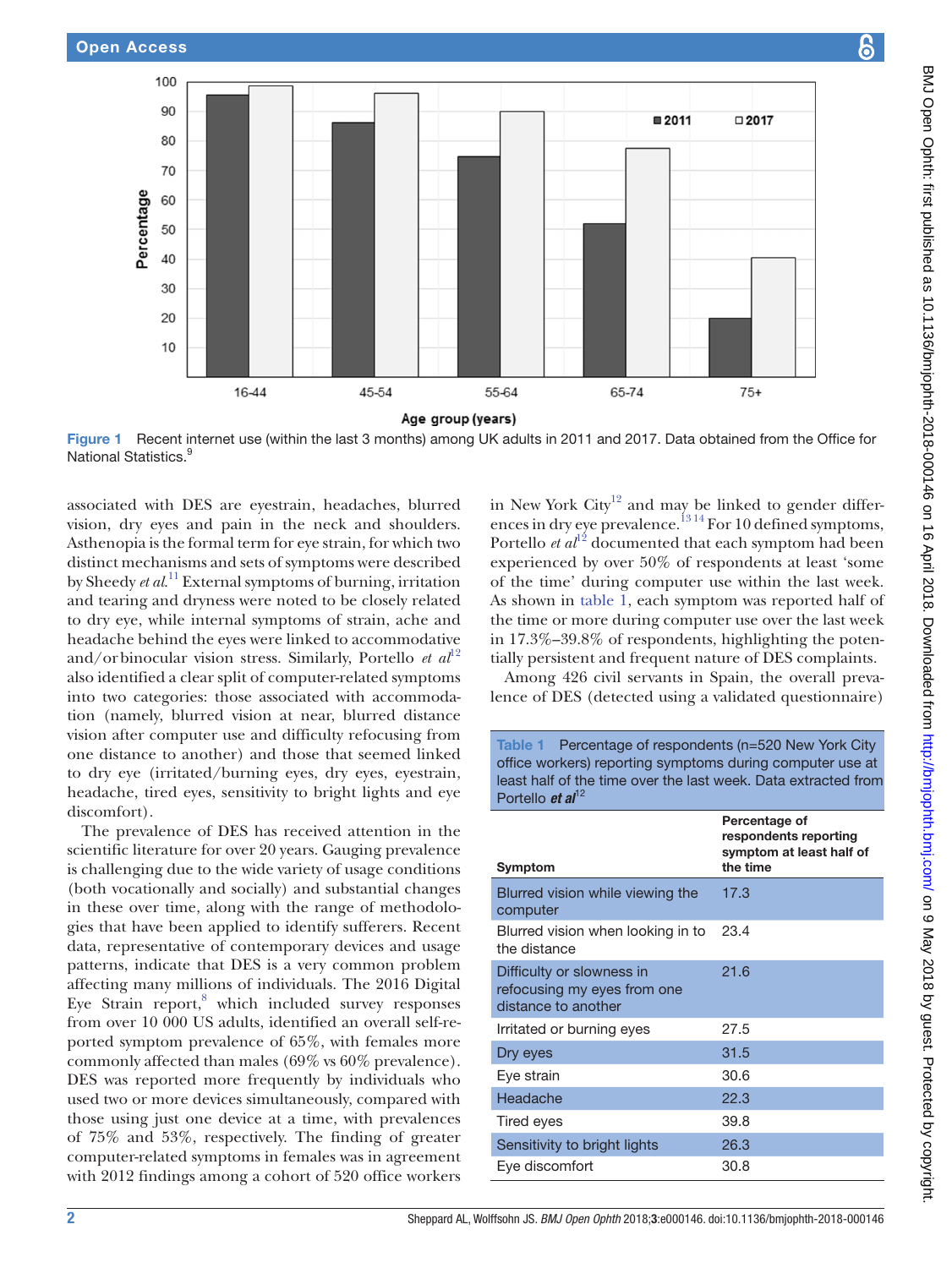Open Access

was  $53\%$ .<sup>15</sup> With six or more hours of computer use, contact lens wearers were more likely to be affected than non-wearers, with prevalences of 65% and 50%, respectively. The finding was attributed to possible incomplete removal of superficial deposits with multipurpose lens care solutions and/or the mechanical interaction of sili-cone hydrogel lenses with the ocular surface.<sup>[15](#page-8-2)</sup>

Considering dry eye disease (DED) specifically in computer users, a recent meta-analysis including data from 11365 individuals estimated an overall prevalence of 49.5%, ranging from 9.5% to 87. 5%.<sup>[14](#page-8-3)</sup> While these values appear higher than the 5%–33%DED prevalence observed in the general population, $16$  the heterogeneity of diagnostic criteria for DED used in studies to date mean that the overall figure has limited value. Standardised criteria for DED diagnosis and universal implementation would enable more robust estimates of the prevalence of the condition among computer users. The recent Tear Film and Ocular Surface Society Dry Eye Workshop II report included detailed recommendations for diagnostic methodology.[17](#page-8-5) Key proposals were symptom screening with either the Ocular Surface Disease Index (OSDI) or Dry Eye Questionnaire (DEQ-5) instruments, followed by objective clinical tests in DED suspects, including breakup time (preferably non-invasive), osmolarity and ocular surface staining with fluorescein and lissamine green.<sup>17</sup>

The problem of dry eye linked to digital device usage is not limited to adults. Recent studies based in South Korea have indicated that longer daily durations of both visual display terminal (VDT)<sup>18</sup> and smartphone<sup>[18 19](#page-8-6)</sup> use are risk factors for DED in children. Cessation of smartphone use for a 4-week period in children with DED aged 7–12 years resulted in significant improvements in non-invasive tear breakup time, punctate epithelial erosion and OSDI scores, with all affected children no longer being classified as DED sufferers at the end of the abstinence period.[19](#page-8-7) The prevalence of DES in paediatric populations has received little attention in the literature to date, although a recent meta-analysis of available data linked to asthenopia in children<sup>20</sup> reported a pooled prevalence of 19.7%. A scarcity of data in this field was highlighted, along with difficulties comparing studies due to the variation in methods. Given that asthenopia may impact on learning and school performance, and children are increasingly heavy users of digital devices, further research is needed to gauge the prevalence and consequences of the condition in children.

### Measuring DES Subjective methods

A variety of instruments have been used to identify DES sufferers and grade the severity of complaints. A 10-item questionnaire created by Hayes *et*  $a^{\ell}$  has been deployed in several subsequent studies<sup>12 22</sup> and relates to the level of ocular discomfort experienced from the symptoms listed in [table](#page-1-1) 1, enabling calculation of a total symptom score. The six-item Visual Fatigue Scale requires users

to respond using a Likert scale to difficulties in seeing, strange feeling around the eyes, eyes feeling tired, feeling numb, having a headache and feeling dizzy looking at the screen. It has been applied to study symptoms following the use of e-readers, indicating that reading from liquid crystal display (LCD) screens (eg, tablet devices) triggers more subjectively reported VF than reading from paper copies or e-ink displays.<sup>23</sup>

The Rasch-based Computer-Vision Symptom Scale  $(CVSS17)^{24}$  was developed in Spanish to measure visual and ocular symptoms in computer users. An English version of the questionnaire may be obtained, although currently, normal CVSS values dependent on race and other factors are unknown. Seguí and colleagues<sup>25</sup> developed the first validated questionnaire in English to evaluate DES in the workplace. The self-administered Computer Vision Syndrome Questionnaire (CVS-Q) requires users to indicate the frequency and intensity of 16 symptoms experienced during computer use, allowing a single symptom severity score (CVS score) to be deduced, where six points or more is considered diagnostic of the condition. The CVS-Q was used to analyse CVS in contact lens wearers.[15](#page-8-2) Questionnaires with verified validity and reliability are useful tools to incorporate into regular patient care and clinical trials linked to ocular and visual health of workers engaged in computer use. Subjective questionnaires have also been used to provide additional validation for objective measures of  $VF<sub>1</sub><sup>26</sup>$  which are considered in the following section.

# Objective evaluation

Although DES affects a huge number of individuals, its precise physiological basis remains unclear. An array of measures of visual function have been used to provide indices of VF: accommodation parameters have received a significant amount of research attention given the accommodative nature of several DES symptoms, while critical flicker–fusion frequency (CFF) and blinking characteristics have been used regularly in recent DES research.

# Critical flicker–fusion frequency

CFF is a recognised metric indicative of fatigue and mental workload<sup>27</sup> and is the frequency at which a flickering light is indistinguishable from a steady, non-flickering light. A decline in this parameter has been attributed to reduced activity of the retina and/oroptic nerve.<sup>28</sup> Negative changes in CFF following a prolonged computer task were observed to correspond with certain subjective ocular complaints (pain in/around the eyes, eyes feeling heavy and itchy eyes) in a recent study on the effects of short wavelength-blocking spectacles,<sup>29</sup> although not all studies using the measure have established a correlation between worsening of CFF and increased symptoms.<sup>[30 31](#page-8-17)</sup> CFF may be influenced by task time, with Chi and  $\text{Lin}^{26}$ reporting a significant increase in the sensitivity of this parameter to load differences when task duration was extended. For a 0.4Hz tracking task, mean post-task CFF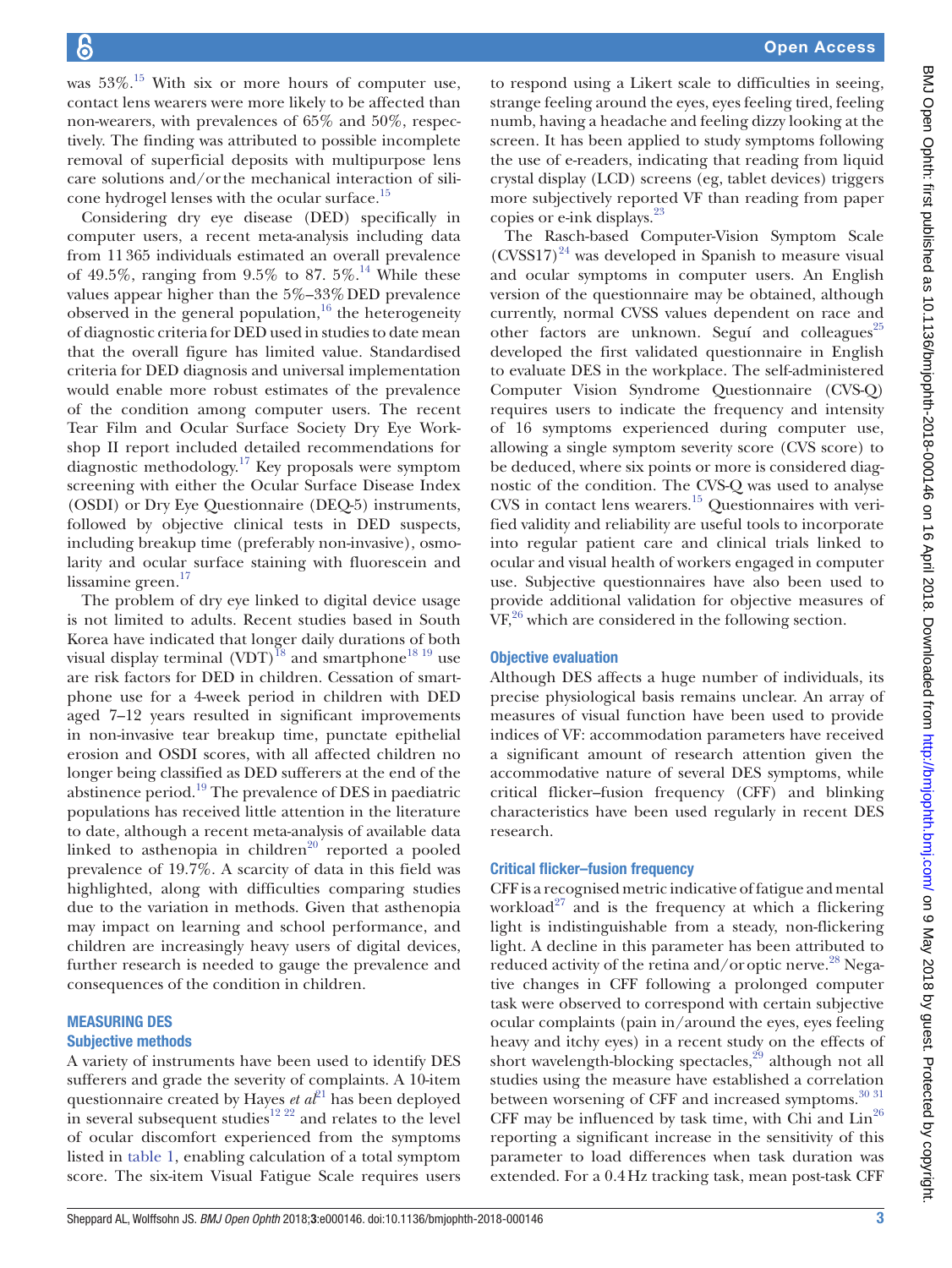reductions were  $1.2\pm1.5$  Hz and  $2.2\pm0.7$  Hz for 20 min and  $60\,\rm{min}$  durations, respectively.<sup>[26](#page-8-13)</sup>

#### Blinking and squinting

Blinking aids maintenance of a normal ocular surface, with most blinks instigating a cycle of secretion, dispersal, evaporation and drainage of tears.<sup>32</sup> Reduced blink rate with computer use has been observed in numerous studies $33-35$  and may be relevant to dry eye symptoms that frequently occur with DES. Reductions in blink rate may be substantial, for example, Patel *et al*<sup>33</sup> reported a mean rate of 18.4 blinks/min before computer use, decreasing to 3.6 blinks/min during operation, while Tsubota and Nakamori<sup>35</sup> observed a mean rate of 22 blinks/min among office workers under relaxed conditions, reducing to seven blinks/minwhen viewing an electronic display.

Sheedy *et al*<sup>36</sup> hypothesised that reduced blink rate may be a consequence of involuntary squinting under symptom-producing conditions, with squinting contributing to asthenopia. Two potential benefits arise from squinting: improvement in visual acuity with refractive error and decreasing retinal illumination in the presence of a glare source in the superior visual field. $37$  The voluntary squint response, measured using electromyography (EMG) of the orbicularis oculi, influences blink rate significantly, with greater squint levels causing more substantial reduction of blink rate.<sup>36</sup> A later study,<sup>38</sup> exposing participants to various asthenopic conditions during computer use including small font size, low contrast, induced refractive error and glare revealed that conditions that may be improved by squinting (refractive error and glare) showed an increased EMG response from the orbicularis oculi along with an increase in blink rate, while those that would not benefit from squinting (small font size and low contrast) showed no significant EMG response but a reduction in blink rate. Blink inhibition may arise from high cognitive demand or low-legibility conditions necessitating a lengthening of fixation duration and allowing increased time to acquire visual information.

Increased cognitive demand (eg, reading more challenging material) exacerbates the effect of visual stressors such as low contrast or refractive error.<sup>39</sup> Rosenfield *et al*<sup>[40](#page-8-25)</sup> exposed 16 teenage subjects to texts of two distinct levels of cognitive demand, both on a modern tablet computer and hard copy printed versions. Changing the cognitive demand had a greater impact on blink rate than presentation format. Mean blink rates for the low demand task were 8.34 and 9.06 blinks/min for the tablet and paper presentations, respectively, reducing significantly to 7.43 and 6.67 blinks/min, respectively, for the high demand task. It is possible that technological improvements in digital displays mean that they are more similar to printed materials, so the substantial reductions in blink rate with computer use reported in older studies may not be indicative of modern effects.

Although reduced blink rate may be a less pertinent issue now, many individuals continue to experience signs and symptoms of dry eye associated with digital device

<span id="page-3-0"></span>Table 2 Blink rate and proportion of incomplete blinks for various hard copy text and electronic reading conditions, as reported by Argilés *et al*<sup>[43](#page-8-28)</sup>

| <b>Experimental condition</b>                         | Spontaneous<br>blink rate, blinks/<br>min Median (IQR) | % Incomplete<br>blinks<br>Median (IQR) |
|-------------------------------------------------------|--------------------------------------------------------|----------------------------------------|
| Baseline: viewing picture 15.5 (16)<br>at 2 m         |                                                        | 14.5 (29.5)                            |
| Tablet: reading at $45^\circ$<br>angle at 40 cm       | 6(11)                                                  | 14.5 (28.5)                            |
| PC: reading at 100%<br>magnification at 60 cm         | 6.5(11)                                                | 9(20)                                  |
| PC: reading at 300%<br>magnification at 60 cm         | 11.5(11)                                               | 13.5 (25.8)                            |
| Text: pasted on switched<br>off display at 60 cm      | 7(12)                                                  | 0(16.3)                                |
| Text: on book rest at 45 $^{\circ}$<br>angle at 40 cm | 5(10)                                                  | 5(22.8)                                |
| Text: read aloud at 45°<br>angle at 40 cm             | 4(9)                                                   | 0(14.5)                                |

usage. Incomplete blinking, where the upper eyelid does not cover the entire corneal surface, may be more relevant to dry eye than blink rate as tear film stability can be maintained with a reduced blink rate, providing that most blinks are complete. $41$  Incomplete blinking can result in increased evaporation and tear film break up due to reduced tear film thickness in the inferior corneal region.<sup>42</sup> Argilés *et al*<sup>[43](#page-8-28)</sup> observed a reduction in blink rate during reading tasks on tablet and computer displays [\(table](#page-3-0) 2), as well as hard copy text. However, reading from a hard copy was associated with a significantly lower proportion of incomplete blinks (0%–5%) compared with reading from a tablet (14.5%), expanded computer display (13.5%) or electronic reading (9%; see [table](#page-3-0) 2). The specific influence of digital devices on incomplete blinks is unclear, and further research is needed to address this issue, along with the possible benefits of blink training.

#### Accommodative effects

To perform near tasks comfortably, pre-presbyopes must be able to accommodate rapidly and smoothly and maintain an accurate response. $^{44}$  The lag of accommodation when viewing computer displays has been studied by several authors. Wick and Morse<sup>[45](#page-8-30)</sup> reported from a small sample of young adults that lag (measured with an openview autorefractor) was approximately 0.33 D higher in 4 of 5 participants when reading from a VDT compared with printed material, although Penisten *et al*<sup>[46](#page-8-31)</sup> found similar lags (by dynamic retinoscopy) in printed and VDT conditions. More recently, Collier and Rosenfield $47$  reported a stable mean lag of approximately 0.93 D among 20 adults during a 30min laptop-based task. Notably, no differences in static accommodation responses were identified between the most symptomatic and least symptomatic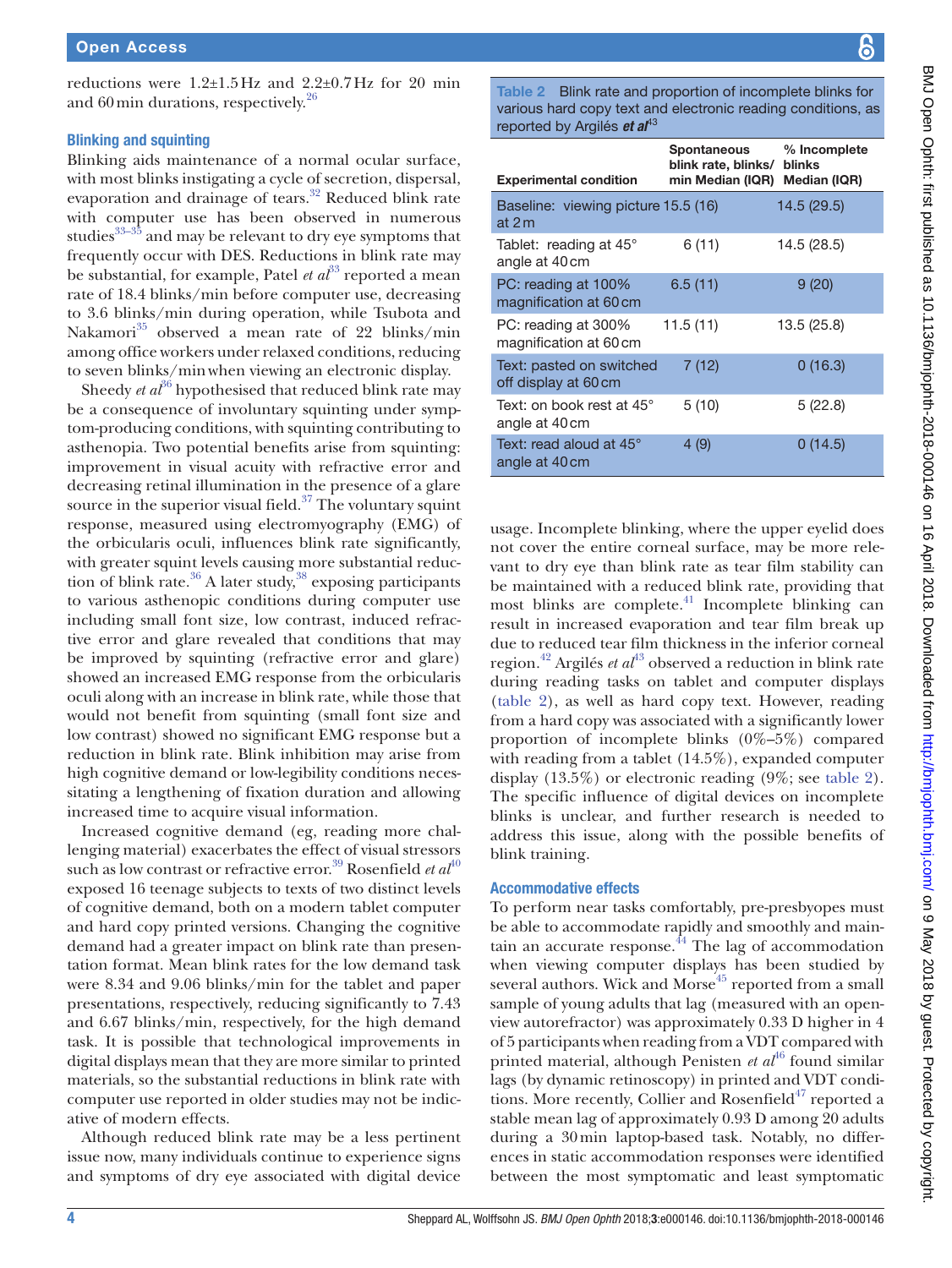groups, although the task duration may not characterise heavy usage patterns of digital devices.

The accommodative response to a stationary near target exhibits microfluctuations—small temporal variations in power of up to  $0.25 \text{ D}$ ,  $4849$  comprising a low frequency component (LFC) of <0.6Hz and a high frequency component (HFC) of  $1.0-2.3$  Hz.<sup>50</sup> The HFC derives from arterial pulse effects, while the LFC is believed to be important in the maintenance of steady-state accommodation. Thus, examination of the microfluctuations may give an insight into the accuracy of the negative feedback control system of the accommodative response to any stimuli,<sup>[51](#page-8-35)</sup> including digital screens. Iwasaki and Kurimoto<sup>52</sup> reported increased microfluctuations after VDT use, but not after paper work. However, their analysis of microfluctuations (from 0 Hz to 1.5Hz) did not permit differentiation between the LFC and HFC. Gray  $et\ a^{\beta}$ <sup>1</sup> explored microfluctuations in five asymptomatic young adults performing a 20min task with five different displays, including hard copy, cathode ray tube and LCD. Overall, no change in the LFC or HFC was observed as the task progressed, and no difference between display types was reported. One subject did display a significant increase in LFC power at the conclusion of tasks, particularly for hard copy and electroluminescent panel display. Analysis of microfluctuations could prove more valuable in symptomatic individuals, providing information on subtle changes in the accommodative response with different display conditions, although this parameter has been studied relatively little in relation to DES, possibly due to the highly specialised laboratory requirements.

Accommodative facility, the ability to make rapid changes in accommodation response, may be pertinent to computer use, as switching fixation from the screen to other material or into the distance occurs frequently. Among 153 symptomatic computer users examined at a specialist clinic, poor accommodative facility was the most common diagnosis, detected in 31 (20.3 %) patients.<sup>53</sup> Rosenfield *et al*<sup> $54$ </sup> examined accommodative facility in 22 young, visually normal subjects, before and after a 25min desktop computer task. No significant change in monocular facility was observed, while binocular values improved somewhat post-task. Furthermore, as no relationship was established between symptoms and accommodative facility, the conclusion that poor accommodative facility was not linked to ocular fatigue was made. Whether these results are broadly applicable to sufferers of DES is questionable as these young, visually normal subjects reported relatively low symptom scores, and the task duration may not have been sufficient to result in significant changes in accommodative parameters. Chi and  $\text{Lin}^{26}$  $\text{Lin}^{26}$  $\text{Lin}^{26}$  highlighted improved sensitivity of several parameters linked to VF, including accommodation power and visual acuity, when task duration was extended from 20 min to 60min.

#### Pupillary light reflex and size

Along with accommodation and convergence, the pupil response is the third component of the near triad.

Changes in pupillary characteristics and response have been explored as potential indicators of VF. Monitoring pupil diameter within-task has led to the hypothesis that an increase in pupil size indicates VF, due to detrimental effects on depth of focus.<sup>26</sup> Task type has been shown to influence changes in pupil diameter, with more demanding tasks, such as faster on-screen presentation of figures<sup>55</sup> and tracking (rather than reading or monitoring), causing greater increases in pupil diameter, although only a weak correlation with subjective complaints has been established.<sup>[26](#page-8-13)</sup>Gray *et al*<sup>51</sup> reported a significant overall increase in pupil size during 20min tasks on various displays, with the effect observed in 3 of 5 visually normal subjects.

After effects have been reported in up to 33% of individuals following intense near work, $56$  where the pupil may retain a somewhat constricted state after task completion. Saito *et*  $a\bar{b}^7$  noted reduced pupil diameter and increased amplitude of pupillary reflexes following a prolonged VDT task, postulating that spasms of the sphincter pupillae and ciliary muscle may be responsible. Dynamic recording of pupil size and refractive error using an open-view autorefractor as described by Gray *et al*<sup> $1$ </sup> could facilitate analysis of post-task pupil recovery when after effects are present while also enabling study of within task accommodative response (accuracy) and pupil size.

#### Aggravating factors and management of DES

Numerous factors are believed to contribute to DES, and it has been asserted that a combination of symptom-inducing factors may increase the magnitude of symptoms.<sup>38</sup> Therapeutic interventions may be broadly separated into treatment of dry eye, correction of refractive error and management of accommodation and vergence anomalies. The use of commercially available blue-blocking spectacle lenses as a possible treatment for DES has also attracted some interest recently.

#### Management of dry eye

Dry eye is considered a significant aetiology of DES, with factors such as altered blinking characteristics, environmental influences and gaze angle considered relevant to dryness with digital device use. Office environments commonly feature low humidity, ventilation fans, air conditioning and airborne dust/toner particles, which may promote corneal drying[.59](#page-8-43) Desktop computer screens are frequently viewed in horizontal gaze, thus the palpebral aperture is wider than for conventional reading tasks (or laptop/tabletuse), which are usually performed in downgaze. Consequently, a larger ocular surface area is exposed to the effects of tear film evaporation.<sup>58 59</sup>

Use of lubricating eye drops has been shown to reduce symptoms such as tiredness, dryness and difficulty focusing during sustained computer use, $60$  although complete resolution of symptoms may not occur.<sup>61</sup> A randomised controlled study of 478 symptomatic computer users (>3hours per day) demonstrated a beneficial effect of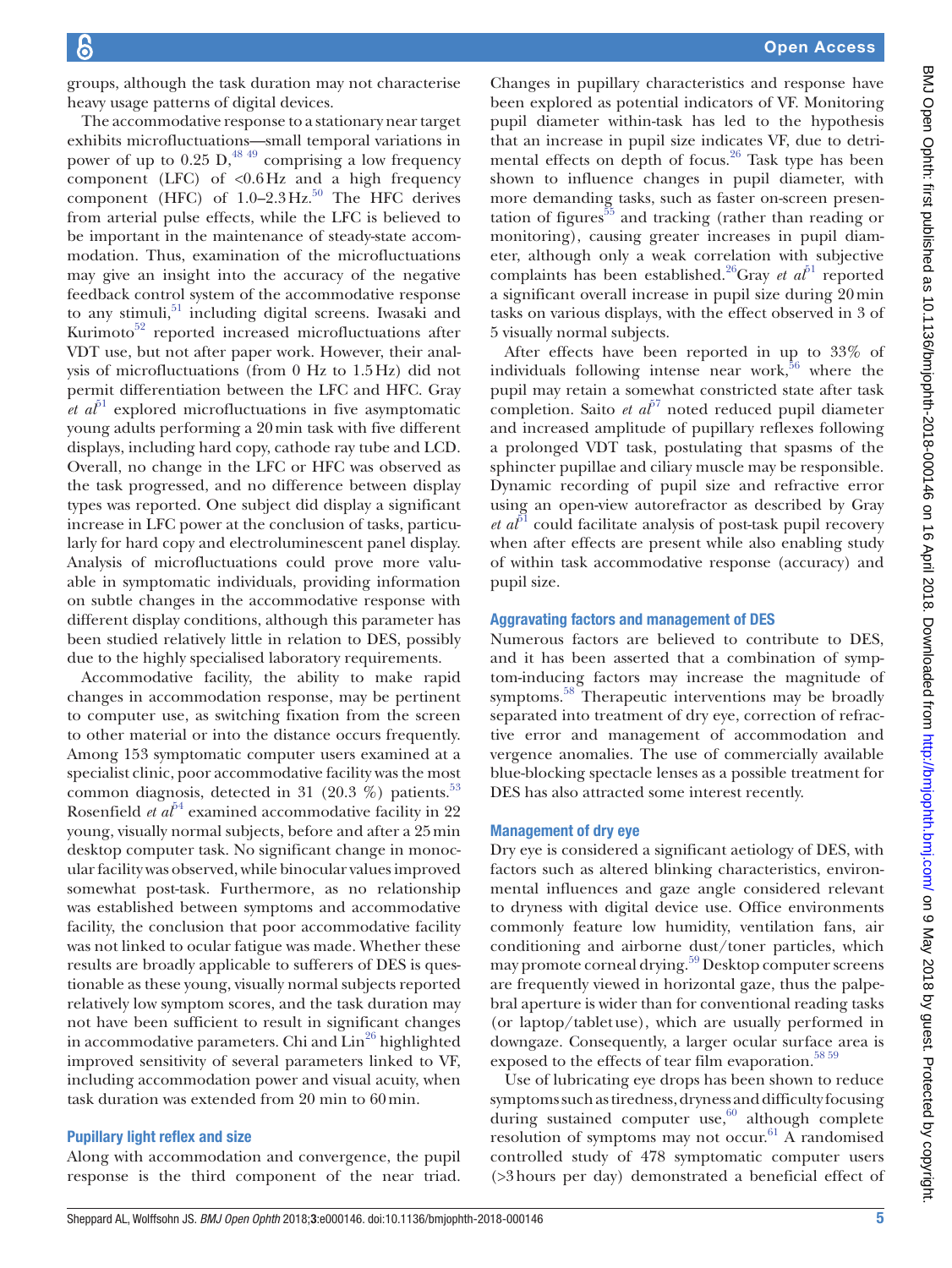dietary supplementation with omega-3 fatty acids on dry eye signs and symptoms, with 70% in the treatment group being symptom free after 3 months. $62$ 

Given the impact of digital device usage on blinking characteristics, blink training may be helpful in the management of DES symptoms linked to dry eye. Increasing blink rate through use of an audible prompt signal every 4s during a computer task was not found to alter symptom scores,  $\frac{3}{63}$  $\frac{3}{63}$  $\frac{3}{63}$  although blink efficiency exercises to reduce the number of incomplete blinks may be more appropriate given the link between screen use and incomplete blinking.

#### Refractive error and presbyopia

Correction of refractive error (notably astigmatism) and presbyopia is accepted as an important intervention in DES sufferers. Double-masked, randomised studies have established that even 0.50–1.00 D of uncorrected simulated astigmatism impacts negatively on subjective visual comfort, $64.65$  while 1.00–2.00 D of induced or natural astigmatic error may increase task errors by up to 370% and reduce productivity of computer workers substantially.[4](#page-7-2) Uncorrected astigmatism may be a particular issue among presbyopic patients using off-the-shelf reading spectacles and contact lens wearers with undercorrected or uncorrected cylindrical errors.

The variety of working distances involved in using different digital devices can prove problematic for individuals requiring a near vision add. Small fonts are common on smartphones due to reduced screen size, and a mean working distance of 32.2cm was established in adults undertaking a web-based smartphone task,  $66$ which may reduce during prolonged viewing. $67$  Minimum viewing distances of  $500-635$  mm<sup>68 69</sup> have been recommended for computer monitors, while working distances of around  $500 \text{ mm}$ ,<sup>70</sup> or slightly less with increased age,<sup>71</sup> are typical for e-readers. Consequently, a single near add may not provide adequate vision across the range of demand levels, meaning that multiple prescriptions or an occupational correction (eg, combining intermediate and near prescriptions) are required. Computer glasses, with progressive lenses designed to optimise vision in the intermediate and near regions, may reduce symptoms in presbyopic computer users to a greater extent than ergonomic intervention,<sup>72</sup>while a 2004 study indicated that over a 12-month period, some designs of computer lenses provided greater overall satisfaction and improved subjective evaluation of area of clear vision than single vision spectacles[.73](#page-9-4)

UK employees using display screen equipment (DSE) habitually as a significant part of their work are entitled to a sight test funded by their employer, along with spectacles specifically for screen use.<sup>74</sup> According to College of Optometrists guidance on examining DSE/ computer users, $75$  practitioners should carry out a full eye examination to determine the cause of any visual problems associated with screen use, ask the patient to describe their workstation and environment and provide

appropriate advice including ergonomic information. Despite near-universal use of digital devices, little is known regarding the interpretation of this guidance or how UK optometrists examine and advise patients regarding digital device usage, whether for professional or social purposes. To optimise patient care, increased education of optometrists and opticians regarding DES could be advantageous, given the high prevalence of the condition and continuing research developments in this active field, which may not be covered in detail in undergraduate training programmes.

#### Accommodation and vergence anomalies

Accommodative anomalies including poor facility and high lag may reduce visual comfort during nearwork, including computer use. Clinically, accommodative facility may be assessed with plus and minus sphere flipper lenses while the patient fixates a near target, counting the number of cycles 'cleared' in  $1 \text{ min }$  (cpm).<sup>76</sup> With the conventional  $\pm 2.00$  D flippers at 40 cm, 11 cpm has been described as the cut-off between symptomatic and asymptomatic adults, $\frac{76}{6}$  although more recent research suggests that facility testing should take into account the amplitude of accommodation of individual patients and be scaled accordingly.<sup>[77](#page-9-8)</sup> Lag of accommodation is usually assessed by dynamic retinoscopy, with the distance-corrected patient fixating a near target.<sup>78</sup> Ophthalmic practitioners should examine visual function at the distances at which screens are used by individual patients $58$  to ensure clear vision at appropriate task distances. The American Optometric Association promotes the 20-20-20 rule (a 20s break every 20min to view a distant object at 20 feet) to alleviate DES[.10](#page-7-8) Frequent short breaks can relax accommodative and vergence responses, attenuating asthenopic symptoms without impairing productivity. $79\,80$ 

Vergence dysfunctions include various motor disorders, for example, convergence insufficiency, decompensated heterophoria and poor vergence facility. Individuals with binocular vision problems experience greater visual symptoms with prolonged use of the eyes. $8182$  Vergence characteristics have been studied with respect to computer operation, producing mixed results. Watten and colleagues reported significant reductions in vergence ranges (assessed by increasing base in and base out prism power, until blur experienced) at the end of the working day,<sup>[83](#page-9-12)</sup> although other authors have shown no differences in vergence functions between individuals involved in computer work and those not using a computer.  $84-86$ Rosenfield *et a* $l<sup>54</sup>$  $l<sup>54</sup>$  $l<sup>54</sup>$  reported no change in vergence facility (ability to make rapid changes in vergence response, using alternate presentation of base out and base in prism) following a 25min computer task. Later work indicated no variation in associated phoria during computer work, although notably, the least symptomatic individuals had a mean associated phoria of 1.55Δ base in, that is, a slightly reduced vergence response.<sup>47</sup> Around 20% of individuals were found to prefer an induced small exo-associated phoria compared with an ortho condition,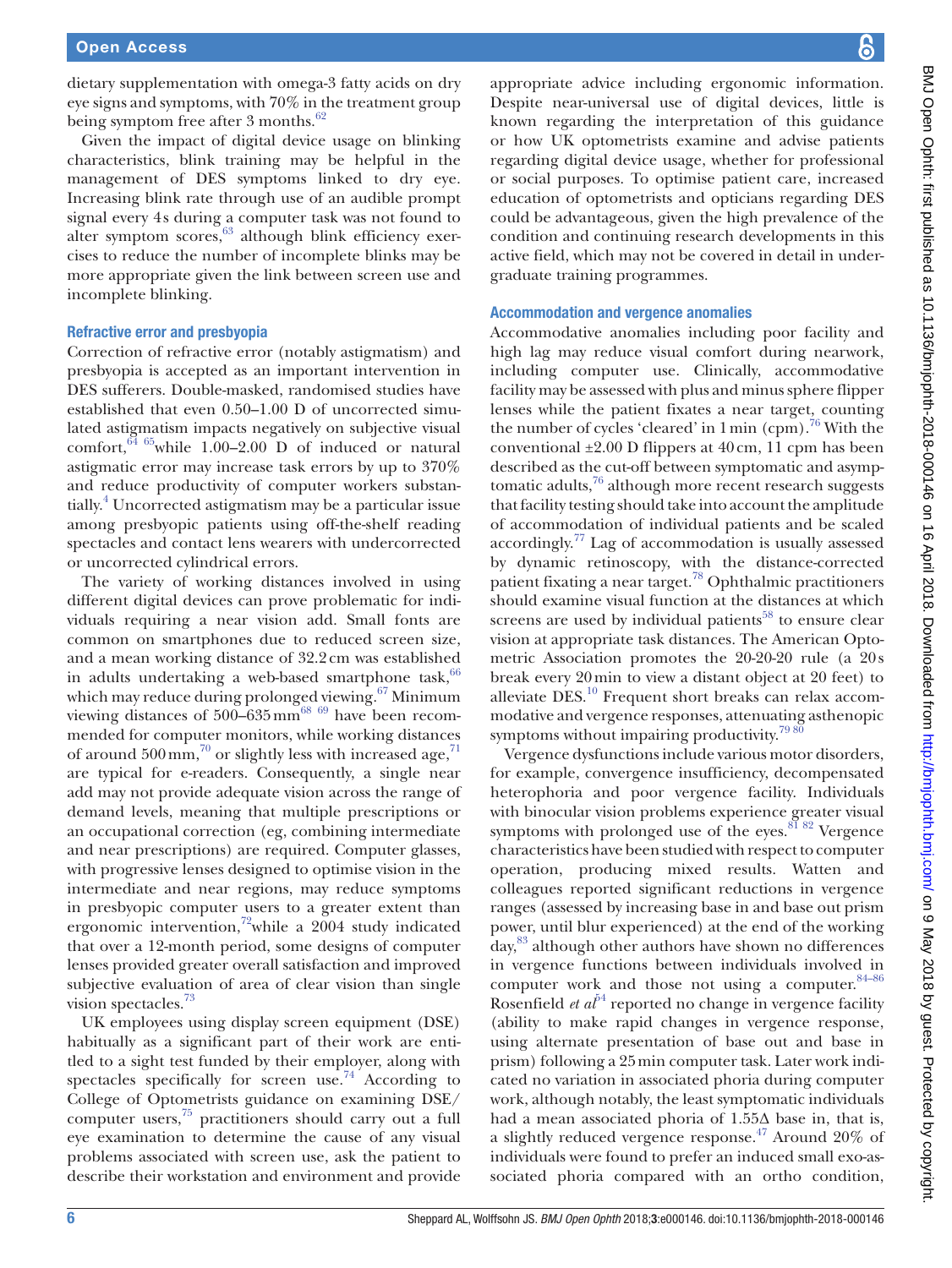suggesting that CVS may be ameliorated by stimulating an exo-associated phoria in some individuals.<sup>58</sup>

#### Blue light

Exposure to blue light (400–500nm) can be harmful to the retina, particularly suprathreshold, acute doses[,87 88](#page-9-14) with peak light damage occurring around 440nm. [89](#page-9-15) Longer duration, less intense light exposure can also induce photochemical damage.<sup>90</sup>While some concern has been expressed regarding blue light emitted from digital screens, recent research indicated that the low levels of blue light from such devices do not represent a biohazard, even for long-term viewing. Newer forms of low energy lighting, including LEDs, emit less infrared radiation than their incandescent predecessors, but significantly more blue light leading to the sugges-tion that harmful cumulative exposures could occur.<sup>[89 92](#page-9-15)</sup> Theoretically, commercially available blue light-filtering spectacle lenses reduce phototoxicity by 10.6%–23.6%, without degrading visual performance, and have thus been suggested as a supplementary aid for protecting the eyes against the blue light hazard.<sup>[93](#page-9-18)</sup>

Light exposure is also the main factor involved in setting circadian rhythms. Melatonin hormone is released in dim light conditions and is involved in the physiological control of sleep. Its release from the pineal gland is controlled by a pathway originating from the intrinsically photosensitive retinal ganglion cells containing melanopsin, which has a peak sensitivity of approximately  $482 \text{ nm}$ , <sup>94</sup> that is, longer wavelength blue-turquoise light. Exposure to short wavelength light (including digital devices) before bedtime can disrupt sleep patterns,<sup>[95 96](#page-9-20)</sup>while use of short wavelength blocking spectacles in the evening can improve sleep duration and quality $97\,98$  and reduce subjective alertness.<sup>[99](#page-9-22)</sup>

Blue light emitted by digital devices has also been implicated as a cause of DES. Isono and colleagues $100$  reported reduced subjective complaints and smaller reductions in CFF in young adults when reading from a sepia background (reduced blue light contribution) compared with the conventional white background of a modern tablet device. Although cited by Lin *et al*<sup>29</sup> in their rationale for exploring the impact of blue-blocking spectacles on eye fatigue, the small sample size means that the results must be interpreted with caution.

Given both the putative link between the blue light emitted from modern digital devices and ocular complaints and the commercial availability of blue-filtering lenses for treatment of DES, several authors have explored the impact of blue light-reducing spectacles on symptoms and objective measures of  $VF^{29}$  31 101 (see [table](#page-6-0) 3). There is a lack of consensus in the findings of these studies, and a recent systematic review of the literature called for high-quality research, ideally in the form of randomised control trials, to address the health effects of blue blocking spectacle lenses.<sup>102</sup>

Cheng *et al*<sup>[101](#page-9-25)</sup> showed no improvement in Schirmer test results when dry eye and non-dry eye participants used low-blocking, medium-blocking and high-blocking wraparound goggles but did report reduced symptoms with all levels of filter in patients with dry eye. Of note is the lack of a control lens in the study and potential placebo effect, while the wraparound style of goggles means that reduced tear film evaporation in addition to blue-light reduction may have impacted the results. Following a 2-hour computer task, Ide  $et\ a\ell^3$  reported a significantly greater reduction in CFF in participants wearing control lenses, compared with those with high or low blue-blocking properties, although no differences in

<span id="page-6-0"></span>

| Published studies to date that have examined the impact of blue light-filtering spectacles on DES<br>Table 3 |                                                                                                                                                                                                                                                                                                                      |                                                                                                                                                                                                                                                                                        |  |  |
|--------------------------------------------------------------------------------------------------------------|----------------------------------------------------------------------------------------------------------------------------------------------------------------------------------------------------------------------------------------------------------------------------------------------------------------------|----------------------------------------------------------------------------------------------------------------------------------------------------------------------------------------------------------------------------------------------------------------------------------------|--|--|
| <b>Author and year</b>                                                                                       | <b>Participants and methods</b>                                                                                                                                                                                                                                                                                      | <b>Key findings</b>                                                                                                                                                                                                                                                                    |  |  |
| Cheng et al, $2014^{101}$                                                                                    | n=20 'dry eye' participants with reduced Schirmer<br>test values.<br>n=20 with normal Schirmer values.<br>Wraparound goggles with low-blocking, medium-<br>blocking and high-blocking properties worn for<br>computer work for 1 week each. Schirmer test and<br>subjective questionnaire completed after each week. | No significant change in Schirmer test values for<br>any group or filter.<br>Dry eye participants showed a reduction in<br>ocular complaint scores with all filter levels.                                                                                                             |  |  |
| Ide et al, $2015^{31}$                                                                                       | n=33 participants in three groups of 11. Each group<br>wore either high-blocking, low- blocking or control<br>lenses.<br>Intensive 2-hour computer task completed, with CFF<br>and subjective complaints measured pretask and<br>post-task.                                                                          | Control group showed significant post-task<br>worsening of CFF compared with high-blocking<br>and low-blocking groups.<br>No difference in subjective complaints between<br>the three groups.                                                                                          |  |  |
| Lin et al, $2017^{29}$                                                                                       | n=36 participants in three groups of 12. Each group<br>wore no blocking, low-blocking or high-blocking<br>spectacles for 2-hour computer task.<br>CFF and questionnaire completed pretask and post-<br>task.                                                                                                         | Post-task reduction in CFF significantly less in<br>high block group. No difference in CFF change<br>between low-block and no block groups.<br>High-block group reported less pain around/<br>inside the eyes and less feelings of itchy eyes<br>post-task compared with other groups. |  |  |

CFF, criticalflicker–fusion frequency; DES, digital eyestrain.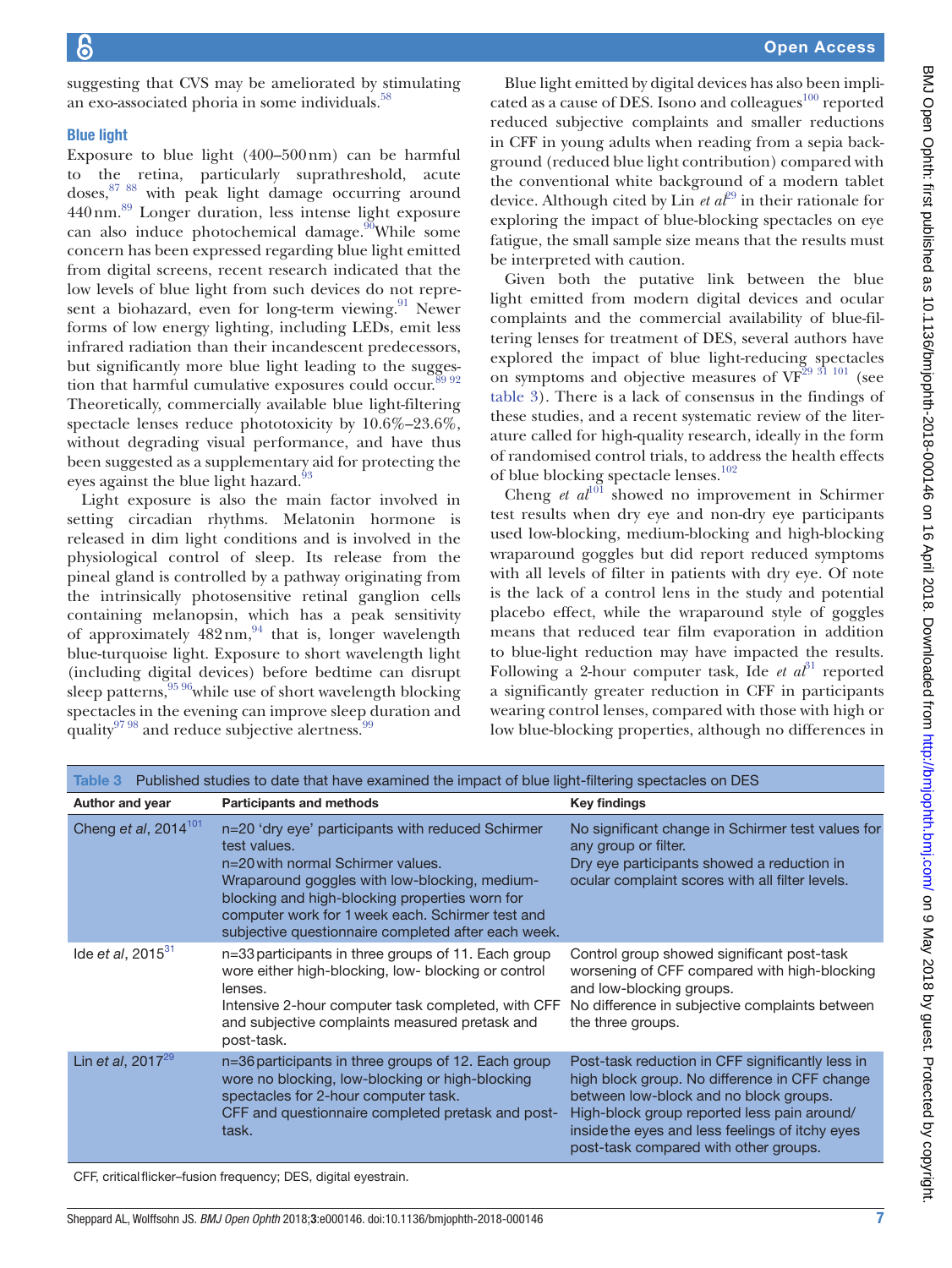subjective questionnaires were observed between groups. More recently, Lin  $et\ a\ell^{29}$  measured improved posttask CFF in subjects wearing high-blocking spectacles compared with low-block or no block lenses and reported that 3 of 15 symptoms (pain in/around the eyes, eyes feeling heavy and eyes feeling itchy) were lower in the high-blocking group, indicating that short-wavelength filtering spectacles may attenuate both some symptoms of DES and clinical CFF measurement. Notably, the high-blocking spectacles used had an obvious yellow colouration with the transmission spectrum indicating some filtering effect across a range visible wavelengths. Recent research in an animal model has demonstrated that exposure to violet visible light may suppress myopia progression<sup>103</sup>; if this finding translates to human eyes, there would be implications for use of short-wavelength blocking lenses in young people at risk of myopigenesis or progression.

Further to improving subjective comfort, management of DES among computer workers may confer significant economic advantages. The experience of symptoms can reduce work accuracy, $104 \times 105$  extend the time required to complete tasks<sup>4</sup> and necessitate more frequent breaks.<sup>12</sup> Following a double-blind study, it was estimated that provision of spectacles to correct small refractive errors in pre-presbyopic employees would increase productivity by at least  $2.5\%$ ,<sup>[4](#page-7-2)</sup> indicating a favourable cost-to-benefit ratio of this intervention. Furthermore, the implementation of short, frequent breaks can enhance working efficiency, adequately compensating for time spent away from the screen.<sup>[79 106](#page-9-10)</sup>

#### **CONCLUSIONS**

Usage of digital devices for work and social purposes, often for many hours each day, is now normal among individuals of all ages. While there are challenges in determining the prevalence of DES, levels of 50% or more have been reported in numerous published studies, indicating that a large proportion of the population are at risk, and may seek advice and/or treatment linked to the condition. Eye care professionals are well placed to advise on DES, with professional bodies such as the College of Optometrists (UK) and the American Optometric Association providing some guidance for practitioners. To provide optimum patient care related to the condition, it is essential that eye care practitioners are well informed regarding DES and the growing evidence base in this field.

DES symptoms may be split into those linked to dry eye (external symptoms), and internal symptoms related to ametropia, accommodation or vergence problems. Accommodative and/or vergence issues with computer use seem to be a consequence of demanding near work, rather than screen use per se. Nevertheless, such symptoms still require management to promote comfortable viewing. Treatment of dry eye, even mild cases, may have a substantial influence on comfort with screen use.

Questionnaires are of value in evaluating DES as they are simple to implement and capture patient experiences, although validated instruments are rare. In evaluating putative DES treatments, questionnaires have frequently been used alongside objective measures linked to VF, although correlation between objective and subjective assessments has not always been apparent. Regardless of the type of intervention proposed (eg, management of dry eye, correction of refractive error, use of computer spectacles or blue-blocking lenses), persistent effects of treatment should be explored to indicate the true value of DES management options. With the high prevalence of DES and near-universal use of digital devices, it is paramount that the condition is considered by eye care practitioners, and treatment options are supported by available research evidence.

Contributors ALS was involved in planning and drafting the manuscript. JSW reviewed and revised the draft. Both authors read and approved the final manuscript.

Funding The authors have not declared a specific grant for this research from any funding agency in the public, commercial or not-for-profit sectors.

Competing interests None declared.

Patient consent Not required.

Provenance and peer review Not commissioned; externally peer reviewed.

Open Access This is an Open Access article distributed in accordance with the Creative Commons Attribution Non Commercial (CC BY-NC 4.0) license, which permits others to distribute, remix, adapt, build upon this work non-commercially, and license their derivative works on different terms, provided the original work is properly cited and the use is non-commercial. See: [http://creativecommons.org/](http://creativecommons.org/licenses/by-nc/4.0/) [licenses/by-nc/4.0/](http://creativecommons.org/licenses/by-nc/4.0/)

© Article author(s) (or their employer(s) unless otherwise stated in the text of the article) 2018. All rights reserved. No commercial use is permitted unless otherwise expressly granted.

#### **REFERENCES**

- <span id="page-7-0"></span>1. Dain SJ, McCARTHY AK, Chan-Ling T. Symptoms in VDU Operators. *[Optometry and Vision Science](http://dx.doi.org/10.1097/00006324-198803000-00004)* 1988;65:162–7.
- 2. Costanza MA. Visual and ocular symptoms related to the use of video display terminals. *J Behav Optom* 1994;5:31–6.
- <span id="page-7-1"></span>3. Rosenfield M. Computer vision syndrome (A.K.A. digital eye strain). *Optometry in Practice* 2016;17:1–10.
- <span id="page-7-2"></span>4. Daum KM, Clore KA, Simms SS, *et al*. Productivity associated with visual status of computer users. *[Optometry](http://dx.doi.org/10.1016/S1529-1839(04)70009-3)* 2004;75:33–47.
- <span id="page-7-3"></span>5. eMarketer. Digital set to take majority share in UK time spent with media in 2016. 2016. [https://www.emarketer.com/Article/](https://www.emarketer.com/Article/Digital-Set-Take-Majority-Share-UK-Time-Spent-with-Media-2016/1013039) [Digital-Set-Take-Majority-Share-UK-Time-Spent-with-Media-2016/](https://www.emarketer.com/Article/Digital-Set-Take-Majority-Share-UK-Time-Spent-with-Media-2016/1013039) [1013039](https://www.emarketer.com/Article/Digital-Set-Take-Majority-Share-UK-Time-Spent-with-Media-2016/1013039) (accessed 10 Mar 2017).
- <span id="page-7-4"></span>6. Palaiologou I. Children under five and digital technologies: implications for early years pedagogy. *[European Early Childhood](http://dx.doi.org/10.1080/1350293X.2014.929876)  [Education Research Journal](http://dx.doi.org/10.1080/1350293X.2014.929876)* 2016;24:5–24.
- <span id="page-7-5"></span>7. eMarketer. Mobile takes majority share of UK time with digital media. 2016. [https://www.emarketer.com/Article/Mobile-Takes-](https://www.emarketer.com/Article/Mobile-Takes-Majority-Share-of-UK-Time-with-Digital-Media/1014676)[Majority-Share-of-UK-Time-with-Digital-Media/1014676](https://www.emarketer.com/Article/Mobile-Takes-Majority-Share-of-UK-Time-with-Digital-Media/1014676) (accessed 10 Aug 2017).
- <span id="page-7-6"></span>8. The Vision Council. Eyes overexposed: The digital device dilemma: digital eye strain report. 2016. [https://www.thevisioncouncil.org/](https://www.thevisioncouncil.org/content/digital-eye-strain) [content/digital-eye-strain](https://www.thevisioncouncil.org/content/digital-eye-strain) (accessed 10 Mar 2018).
- <span id="page-7-7"></span>9. Office for National Statistics. Internet users in the UK 2017. 2017. [https://www.ons.gov.uk/businessindustryandtrade/](https://www.ons.gov.uk/businessindustryandtrade/itandinternetindustry/bulletins/internetusers/2017#quality-and-methodology) [itandinternetindustry/bulletins/internetusers/2017#quality-and](https://www.ons.gov.uk/businessindustryandtrade/itandinternetindustry/bulletins/internetusers/2017#quality-and-methodology)[methodology](https://www.ons.gov.uk/businessindustryandtrade/itandinternetindustry/bulletins/internetusers/2017#quality-and-methodology) (accessed 8 Mar 2018).
- <span id="page-7-8"></span>10. American Optometric Association. Computer vision syndrome. 2017. [https://www.aoa.org/patients-and-public/caring-for-your](https://www.aoa.org/patients-and-public/caring-for-your-vision/protecting-your-vision/computer-vision-syndrome?sso=y)[vision/protecting-your-vision/computer-vision-syndrome?sso=y](https://www.aoa.org/patients-and-public/caring-for-your-vision/protecting-your-vision/computer-vision-syndrome?sso=y) (accessed 8 Mar 2018).
- <span id="page-7-9"></span>11. Sheedy JE, Hayes JN, Engle J. Is all asthenopia the same? *[Optom](http://dx.doi.org/10.1097/00006324-200311000-00008)  [Vis Sci](http://dx.doi.org/10.1097/00006324-200311000-00008)* 2003;80:732–9.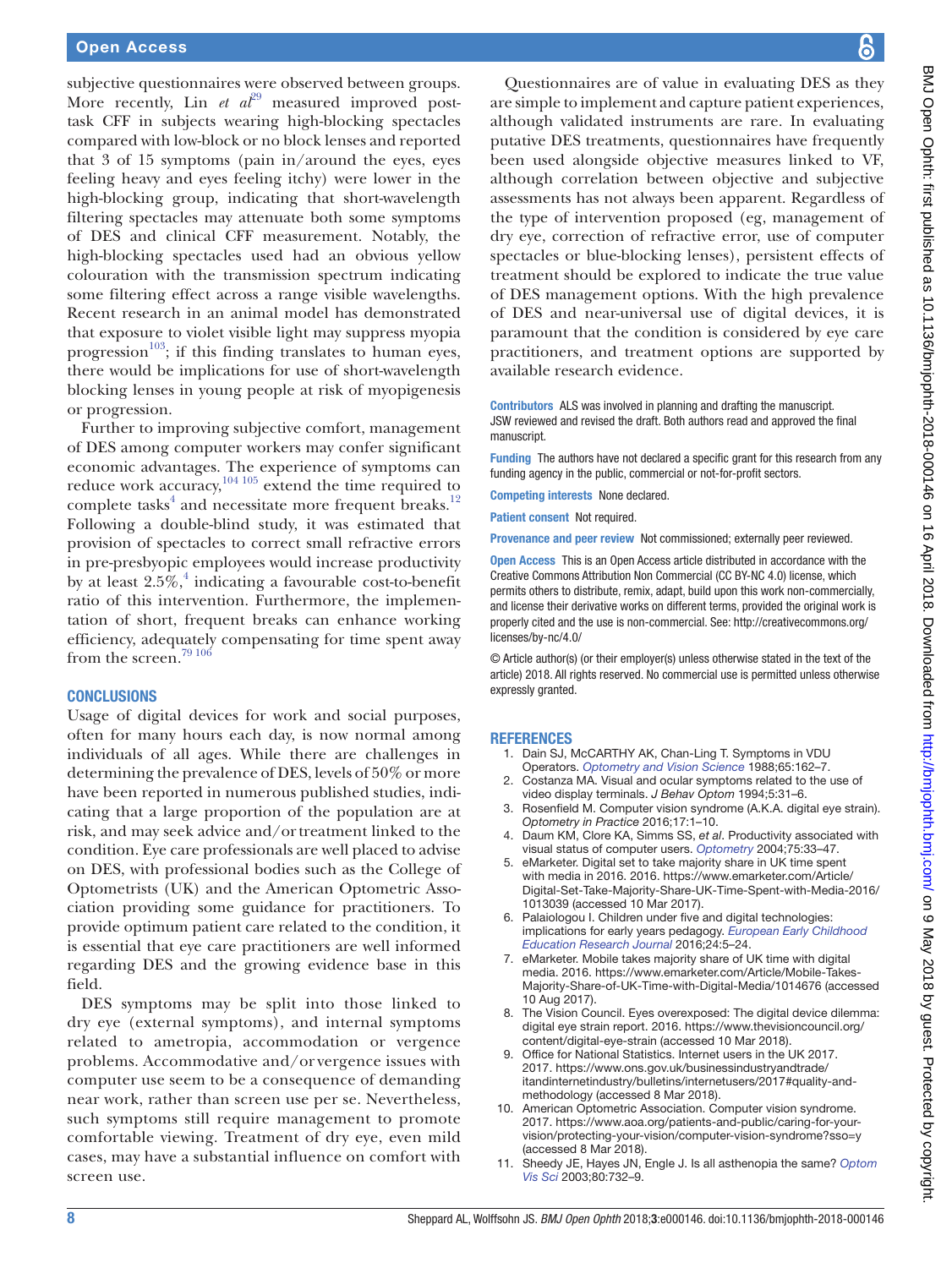# Ιō

#### Open Access

- <span id="page-8-0"></span>12. Portello JK, Rosenfield M, Bababekova Y, *et al*. Computer-related visual symptoms in office workers. *[Ophthalmic and Physiological](http://dx.doi.org/10.1111/j.1475-1313.2012.00925.x)  [Optics](http://dx.doi.org/10.1111/j.1475-1313.2012.00925.x)* 2012;32:375–82.
- <span id="page-8-1"></span>13. Guillon M, Maïssa C. Tear film evaporation--effect of age and gender. *[Cont Lens Anterior Eye](http://dx.doi.org/10.1016/j.clae.2010.03.002)* 2010;33:171–5.
- <span id="page-8-3"></span>14. Courtin R, Pereira B, Naughton G, *et al*. Prevalence of dry eye disease in visual display terminal workers: a systematic review and meta-analysis. *[BMJ Open](http://dx.doi.org/10.1136/bmjopen-2015-009675)* 2016;6:e009675.
- <span id="page-8-2"></span>15. Tauste A, Ronda E, Molina M-J, *et al*. Effect of contact lens use on computer vision syndrome. *[Ophthalmic and Physiological Optics](http://dx.doi.org/10.1111/opo.12275)* 2016;36:112–9.
- <span id="page-8-4"></span>16. Subcommittee E. The epidemiology of dry eye disease: report of the epidemiology subcommittee of the international dry eye workshop. *Ocular Surface* 2007;5:93–107.
- <span id="page-8-5"></span>17. Wolffsohn JS, Arita R, Chalmers R, *et al*. TFOS DEWS II diagnostic methodology report. *[Ocul Surf](http://dx.doi.org/10.1016/j.jtos.2017.05.001)* 2017;15:539–74.
- <span id="page-8-6"></span>18. Moon JH, Lee MY, Moon NJ. Association between video display terminal use and dry eye disease in school children. *[Journal of](http://dx.doi.org/10.3928/01913913-20140128-01)  [Pediatric Ophthalmology & Strabismus](http://dx.doi.org/10.3928/01913913-20140128-01)* 2014;51:87–92.
- <span id="page-8-7"></span>19. Moon JH, Kim KW, Moon NJ. Smartphone use is a risk factor for pediatric dry eye disease according to region and age: a case control study. *[BMC Ophthalmol](http://dx.doi.org/10.1186/s12886-016-0364-4)* 2016;16:188.
- <span id="page-8-8"></span>20. Vilela MAP, Pellanda LC, Fassa AG, *et al*. Prevalence of asthenopia in children: a systematic review with meta-analysis. *[J Pediatr](http://dx.doi.org/10.1016/j.jped.2014.10.008)* 2015;91:320–5.
- <span id="page-8-9"></span>21. Hayes JR, Sheedy JE, Stelmack JA, *et al*. Computer use, symptoms, and quality of life. *[Optom Vis Sci](http://dx.doi.org/10.1097/OPX.0b013e31812f7546)* 2007;84:E739–56.
- 22. Chu C, Rosenfield M, Portello JK, *et al*. A comparison of symptoms after viewing text on a computer screen and hardcopy. *[Ophthalmic](http://dx.doi.org/10.1111/j.1475-1313.2010.00802.x)  [and Physiological Optics](http://dx.doi.org/10.1111/j.1475-1313.2010.00802.x)* 2011;31:29–32.
- <span id="page-8-10"></span>23. Benedetto S, Drai-Zerbib V, Pedrotti M, *et al*. E-readers and visual fatigue. *[PLoS One](http://dx.doi.org/10.1371/journal.pone.0083676)* 2013;8:e83676.
- <span id="page-8-11"></span>24. González-Pérez M, Susi R, Antona B, *et al*. The computer-vision symptom scale (CVSS17): development and initial validation. *[Investigative Opthalmology & Visual Science](http://dx.doi.org/10.1167/iovs.13-13818)* 2014;55:4504–11.
- <span id="page-8-12"></span>25. Seguí MdelM, Cabrero-García J, Crespo A, *et al*. A reliable and valid questionnaire was developed to measure computer vision syndrome at the workplace. *[J Clin Epidemiol](http://dx.doi.org/10.1016/j.jclinepi.2015.01.015)* 2015;68:662–73.
- <span id="page-8-13"></span>26. Chi C-F, Lin F-T. A comparison of seven visual fatigue assessment techniques in three data-acquisition VDT tasks. *[Hum Factors](http://dx.doi.org/10.1518/001872098779649247)* 1998;40:577–90.
- <span id="page-8-14"></span>27. Łuczak A, Sobolewski A. Longitudinal changes in critical flicker fusion frequency: an indicator of human workload. *[Ergonomics](http://dx.doi.org/10.1080/00140130500241753)* 2005;48:1770–92.
- <span id="page-8-15"></span>28. Iwasaki T, Akiya S. The significance of changes in CFF values during performance of a VDT-based visual task. In: Kumashiro M, Megaw ED, eds. *Towards Human Work: solutions to problems in occupational health and safety*. London: Taylor and Francis, 1991.
- <span id="page-8-16"></span>29. Lin JB, Gerratt BW, Bassi CJ, *et al*. Short-Wavelength light-blocking eyeglasses attenuate symptoms of eye fatigue. *[Investigative](http://dx.doi.org/10.1167/iovs.16-20663)  [Opthalmology & Visual Science](http://dx.doi.org/10.1167/iovs.16-20663)* 2017;58:442–7.
- <span id="page-8-17"></span>30. Maeda E, Yoshikawa T, Hayashi N, *et al*. Radiology reading-caused fatigue and measurement of eye strain with critical flicker fusion frequency. *[Jpn J Radiol](http://dx.doi.org/10.1007/s11604-011-0585-7)* 2011;29:483–7.
- <span id="page-8-52"></span>31. Ide T, Toda I, Miki E, *et al*. Effect of blue light–reducing eye glasses on critical flicker frequency. *[Asia Pac J Ophthalmol](http://dx.doi.org/10.1097/APO.0000000000000069)* 2015;4:80–5.
- <span id="page-8-18"></span>32. Himebaugh NL, Begley CG, Bradley A, *et al*. Blinking and Tear Break-Up During Four Visual Tasks. *[Optometry and Vision Science](http://dx.doi.org/10.1097/OPX.0b013e318194e962)* 2009;86:E106–E114.
- <span id="page-8-19"></span>33. Patel S, Henderson R, Bradley L, *et al*. Effect of visual display unit use on blink rate and tear stability. *[Optometry and Vision Science](http://dx.doi.org/10.1097/00006324-199111000-00010)* 1991;68:888–92.
- 34. Freudenthaler N, Neuf H, Kadner G, *et al*. Characteristics of spontaneous eyeblink activity during video display terminal use in healthy volunteers. *[Graefes Arch Clin Exp Ophthalmol](http://dx.doi.org/10.1007/s00417-003-0786-6)* 2003;241:914–20.
- <span id="page-8-20"></span>35. Tsubota K, Nakamori K. Dry eyes and video display terminals. *[N](http://dx.doi.org/10.1056/NEJM199302253280817)  [Engl J Med Overseas Ed](http://dx.doi.org/10.1056/NEJM199302253280817)* 1993;328:584.
- <span id="page-8-21"></span>36. Sheedy JE, Gowrisankaran S, Hayes JR. Blink rate decreases with eyelid squint. *[Optometry and Vision Science](http://dx.doi.org/10.1097/01.opx.0000181234.63194.a7)* 2005;82:905–11.
- <span id="page-8-22"></span>37. Sheedy JE, Truong SD, HAYES andJR. What are the visual benefits of eyelid squinting? *[Optometry and Vision Science](http://dx.doi.org/10.1097/00006324-200311000-00009)* 2003;80:740–4.
- <span id="page-8-23"></span>38. Nahar NK, Sheedy JE, Hayes J, *et al*. Objective measurements of lower-level visual stress. *[Optometry and Vision Science](http://dx.doi.org/10.1097/OPX.0b013e3180dc99a8)* 2007;84:620–9.
- <span id="page-8-24"></span>39. Gowrisankaran S, Nahar NK, Hayes JR, *et al*. Asthenopia and blink rate under visual and cognitive loads. *[Optometry and Vision](http://dx.doi.org/10.1097/OPX.0b013e318236dd88)  [Science](http://dx.doi.org/10.1097/OPX.0b013e318236dd88)* 2012;89:97–104.
- <span id="page-8-25"></span>40. Rosenfield M, Jahan S, Nunez K, *et al*. Cognitive demand, digital screens and blink rate. *[Comput Human Behav](http://dx.doi.org/10.1016/j.chb.2015.04.073)* 2015;51:403–6.
- <span id="page-8-26"></span>41. Hirota M, Uozato H, Kawamorita T, *et al*. Effect of incomplete blinking on tear film stability. *[Optometry and Vision Science](http://dx.doi.org/10.1097/OPX.0b013e31829962ec)* 2013;90:650–7.
- <span id="page-8-27"></span>42. McMonnies CW. Incomplete blinking: exposure keratopathy, lid wiper epitheliopathy, dry eye, refractive surgery, and dry contact lenses. *[Contact Lens and Anterior Eye](http://dx.doi.org/10.1016/j.clae.2006.12.002)* 2007;30:37–51.
- <span id="page-8-28"></span>43. Argilés M, Cardona G, Pérez-Cabré E, *et al*. Blink rate and incomplete blinks in six different controlled hard-copy and electronic reading conditions. *[Investigative Opthalmology & Visual](http://dx.doi.org/10.1167/iovs.15-16967)  [Science](http://dx.doi.org/10.1167/iovs.15-16967)* 2015;56:6679–85.
- <span id="page-8-29"></span>44. Wick B, Hall P. Relation among accommodative facility, lag, and amplitude in elementary school children. *[Optometry and Vision](http://dx.doi.org/10.1097/00006324-198708000-00005)  [Science](http://dx.doi.org/10.1097/00006324-198708000-00005)* 1987;64:593–8.
- <span id="page-8-30"></span>45. Wick B, Morse S. Accommodative accuracy to video display monitors. *[Optometry and Vision Science](http://dx.doi.org/10.1097/00006324-200212001-00413)* 2002;79:218.
- <span id="page-8-31"></span>46. Penisten DK, Goss DA, Philpott G, *et al*. Comparisons of dynamic retinoscopy measurements with a print card, a video display terminal, and a PRIO® system tester as test targets. *[Optometry -](http://dx.doi.org/10.1016/S1529-1839(04)70050-0)  [Journal of the American Optometric Association](http://dx.doi.org/10.1016/S1529-1839(04)70050-0)* 2004;75:231–40.
- <span id="page-8-32"></span>47. Collier JD, Rosenfield M. Accommodation and convergence during sustained computer work. *[Optometry - Journal of the American](http://dx.doi.org/10.1016/j.optm.2010.10.013)  [Optometric Association](http://dx.doi.org/10.1016/j.optm.2010.10.013)* 2011;82:434–40.
- <span id="page-8-33"></span>48. Collins G. The electronic refractometer. *Br J Physiol Opt* 1937;1:30–40.
- 49. Campbell FW, Robson JG, Westheimer G. Fluctuations of accommodation under steady viewing conditions. *[J Physiol](http://dx.doi.org/10.1113/jphysiol.1959.sp006164)* 1959;145:579–94.
- <span id="page-8-34"></span>50. Gray LS, Winn B, Gilmartin B. Effect of target luminance on microfluctuations of accommodation. *[Ophthalmic and Physiological](http://dx.doi.org/10.1111/j.1475-1313.1993.tb00468.x) [Optics](http://dx.doi.org/10.1111/j.1475-1313.1993.tb00468.x)* 1993;13:258–65.
- <span id="page-8-35"></span>51. Gray L, Gilmartin B, Winn B. Accommodation microfluctuations and pupil size during sustained viewing of visual display terminals. *[Ophthalmic and Physiological Optics](http://dx.doi.org/10.1016/S0275-5408(99)00030-7)* 2000;20:5–10.
- <span id="page-8-36"></span>52. Iwasaki T, Kurimoto S. Objective evaluation of eye strain using measurements of accommodative oscillation. *[Ergonomics](http://dx.doi.org/10.1080/00140138708969747)* 1987;30:581–7.
- <span id="page-8-37"></span>53. Sheedy JE, Parsons SD. The video display terminal eye clinic: clinical report. *[Optometry and Vision Science](http://dx.doi.org/10.1097/00006324-199008000-00012)* 1990;67:622–6.
- <span id="page-8-38"></span>54. Rosenfield M, Gurevich R, Wickware E, *et al*. Computer vision syndrome: accommodative & vergence facility. *J Behav Optom* 2010;21:119–22.
- <span id="page-8-39"></span>55. Nishiyama K. Ergonomic aspects of the health and safety of VDT work in Japan: a review. *[Ergonomics](http://dx.doi.org/10.1080/00140139008927178)* 1990;33:659–85.
- <span id="page-8-40"></span>56. Tsuchiya K, Ukai K, Ishikawa S. A quasistatic study of pupil and accommodation after-effects following near vision. *[Ophthalmic and](http://dx.doi.org/10.1111/j.1475-1313.1989.tb00939.x)  [Physiological Optics](http://dx.doi.org/10.1111/j.1475-1313.1989.tb00939.x)* 1989;9:385–91.
- <span id="page-8-41"></span>57. Saito S, Sotoyama M, Saito S, *et al*. Physiological indices of visual fatigue due to VDT operation: pupillary reflexes and accommodative responses. *[Ind Health](http://dx.doi.org/10.2486/indhealth.32.57)* 1994;32:57–66.
- <span id="page-8-42"></span>58. Rosenfield M. Computer vision syndrome: a review of ocular causes and potential treatments. *[Ophthalmic and Physiological](http://dx.doi.org/10.1111/j.1475-1313.2011.00834.x)  [Optics](http://dx.doi.org/10.1111/j.1475-1313.2011.00834.x)* 2011;31:502–15.
- <span id="page-8-43"></span>59. Blehm C, Vishnu S, Khattak A, *et al*. Computer vision syndrome: a review. *[Surv Ophthalmol](http://dx.doi.org/10.1016/j.survophthal.2005.02.008)* 2005;50:253–62.
- <span id="page-8-44"></span>60. Acosta MC, Gallar J, Belmonte C. The influence of eye solutions on blinking and ocular comfort at rest and during work at video display terminals. *[Exp Eye Res](http://dx.doi.org/10.1006/exer.1998.0656)* 1999;68:663–9.
- <span id="page-8-45"></span>61. Guillon M, Maissa C, Pouliquen P, *et al*. Effect of povidone 2% preservative-free eyedrops on contact lens wearers with computer visual syndrome:. *[Eye Contact Lens](http://dx.doi.org/10.1097/01.ICL.0000101489.13687.9A)* 2004;30:34–9.
- <span id="page-8-46"></span>62. Bhargava R, Kumar P, Phogat H, *et al*. Oral omega-3 fatty acids treatment in computer vision syndrome related dry eye. *[Contact](http://dx.doi.org/10.1016/j.clae.2015.01.007)  [Lens and Anterior Eye](http://dx.doi.org/10.1016/j.clae.2015.01.007)* 2015;38:206–10.
- <span id="page-8-47"></span>63. Portello JK, Rosenfield M, Chu CA. Blink rate, incomplete blinks and computer vision syndrome. *[Optometry and Vision Science](http://dx.doi.org/10.1097/OPX.0b013e31828f09a7)* 2013;90:482–7.
- <span id="page-8-48"></span>64. Wiggins NP, Daum KM. Visual discomfort and astigmatic refractive errors in VDT use. *J Am Optom Assoc* 1991;62:680–4.
- 65. Wiggins NP, Daum KM, Snyder CA. Effects of residual astigmatism in contact lens wear on visual discomfort in VDT use. *J Am Optom Assoc* 1992;63:177–81.
- <span id="page-8-49"></span>66. Bababekova Y, Rosenfield M, Hue JE, *et al*. Font size and viewing distance of handheld smart phones. *[Optometry and Vision Science](http://dx.doi.org/10.1097/OPX.0b013e3182198792)* 2011;88:795–7.
- <span id="page-8-50"></span>67. Long J, Cheung R, Duong S, *et al*. Viewing distance and eyestrain symptoms with prolonged viewing of smartphones. *[Clinical and](http://dx.doi.org/10.1111/cxo.12453)  [Experimental Optometry](http://dx.doi.org/10.1111/cxo.12453)* 2017;100:133–7.
- <span id="page-8-51"></span>68. German DIN 66234. *Characteristic values for the adaptation of workstations with fluorescent screens to humans*. German: German DIN Association, 1981.